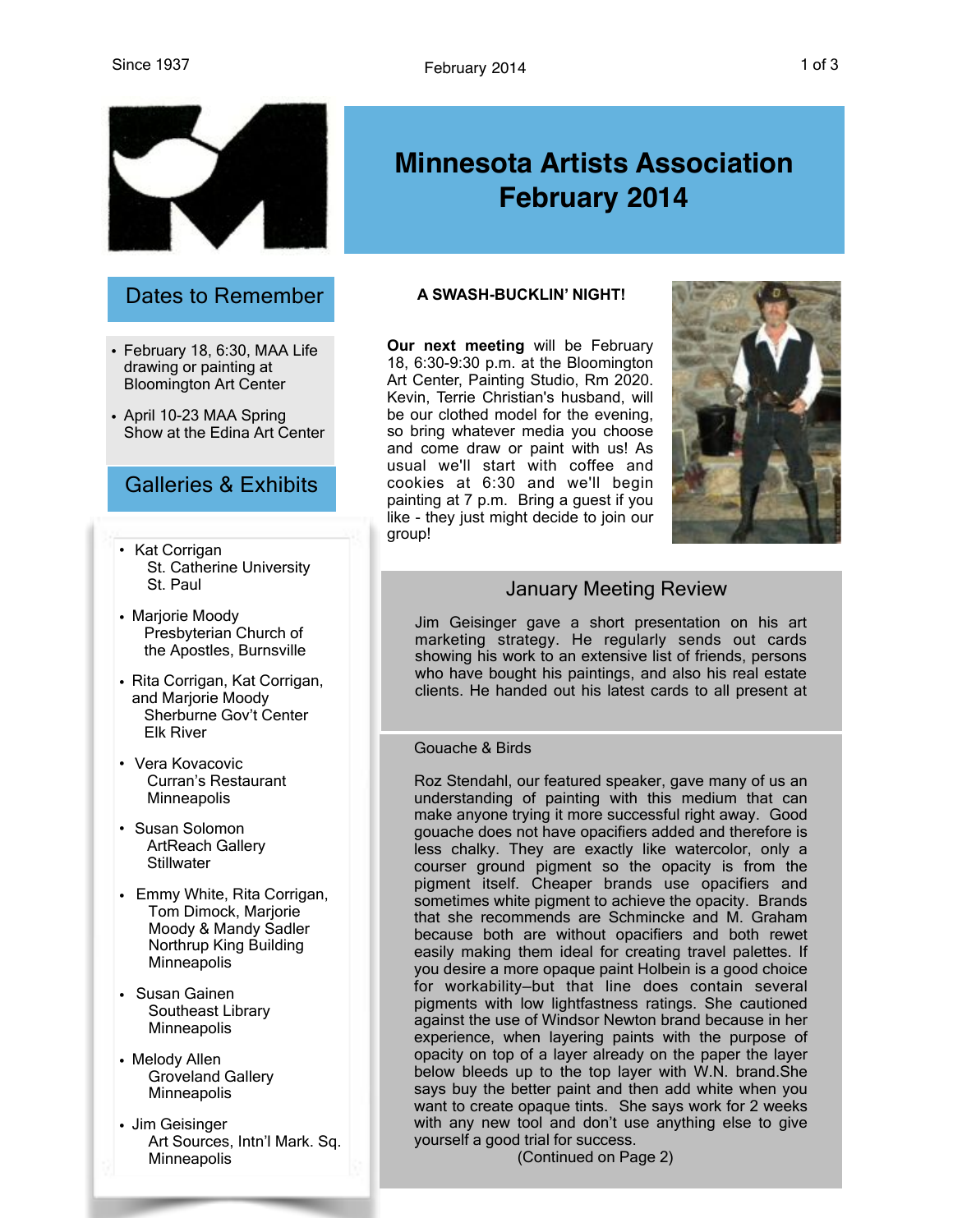

## January Meeting Review—continued

There is some concern for gouache to crack off a surface that is flexible, but she has found that for small paintings and her journals over many years she has not had that experience. But if you are painting bigger you should use a sturdy substrate such as 300 lb. watercolor paper, watercolor board, illustration board, Fredrix Watercolor Canvas Board, Claybord™ Textured, or a Masonite board treated with gesso and a final coating of watercolor ground.She also will use wax to finish her paintings and recommends Peggy Skycraft's Microglaze which has a pleasant citrus odor and no chemical smell. You could also use Dorland's Wax but it does have a strong chemical odor.

Strathmore 500 series paper is her favorite and she binds her own journals with this paper. This paper is also the surface on Strathmore's Wet Illustration Boards. She does not use their 300 series Mixed Media paper.

Roz mostly draws from life but says whatever tool you use is good including TV and photos. She likes a Pentel Pocket Brush Pen which can be covered with gouache, and also favors Faber-Castell Pitt Artist's Calligraphy pens. For plein air painting she likes a Niji waterbrush. She rarely uses a pencil and likes the immediacy of ink and doesn't care about a perfect drawing. Mostly, she looks at the subject and not the paper. She concentrates on calming her energy which also helps the birds or animals be calm.

Every year she organizes a sketch-out at the Minnesota State Fair. She spends most of her time in the animal barns, particularly the poultry barn. She says to go for the gesture. When she draws birds from life, they move around so she will start several drawings on the same page to capture them as they flit around. Then when she gets back to the studio she can put the parts of her drawings together. She decides on a particular view and then will orient her body to see that view as the bird walks around. The zoo is a good place for life drawing

Roz also recommends people attend the Bell Museum of Natural History's Sketch Night: the first Thursday of each month, September through May, 6 to 8 p.m. It's free with museum admission.They will bring out the birds so the artist can see them up close. It is like life because it is 3 dimensional and you can capture a life-like drawing. The Science Museum is also a good place for still models. She also draws from road kill but cautions not to touch and for safety to stay at the edge of the road.

May you be inspired to create! Terrie Christian

Coming Soon! Our Spring Exhibition will be held at the Edina Art Center and the entry forms will be in the March newsletter. The show will run April 10-23. The drop off date will be Monday, April 7 and the reception will be Tuesday, April 15. All of the details will be on the entry form. We hope you will all enter the show!

Welcome new members, Roger and Suzanne Williamson!